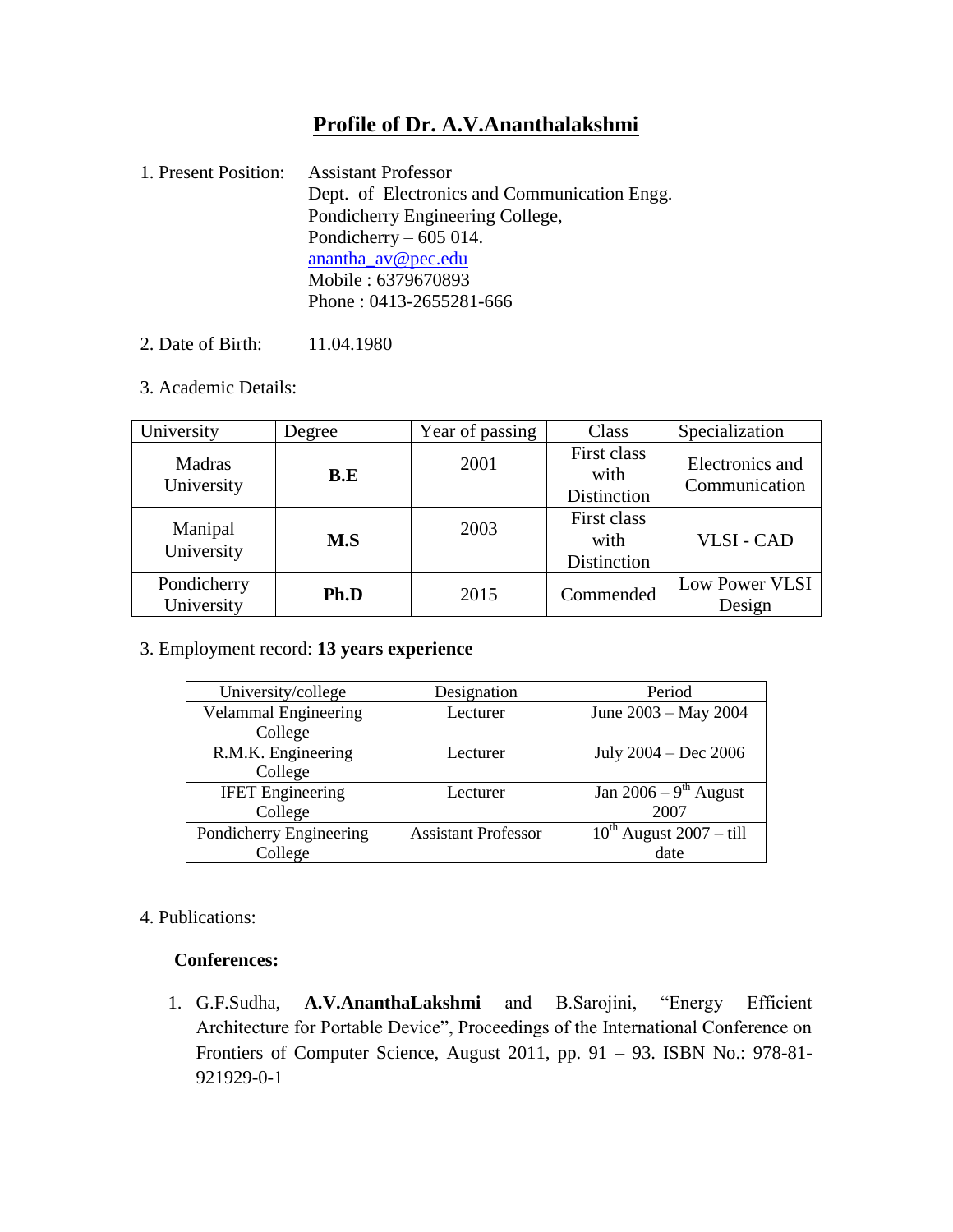- 2. **A.V.AnanthaLakshmi**, G.F.Sudha, "Design of a Novel Reversible Full adder and Reversible Full Subtractor", **Springer** Proceedings of the International Conference on Advances in Computing and Information Technology(ACITY), July 2012, Vol. 178, pp.623 – 632. ISBN No.: 978-3-642-31599-2
- 3. **A.V.AnanthaLakshmi**, G.F.Sudha, "An Efficient Implementation of a Reversible Single Precision Floating Point Multiplier Using 4:3 Compressor", **Elsevier** Proceedings of the International Conference on Advances in Information Technology and Mobile Communications(AIM), April 2013, pp. 229 – 238.
- 4. **A.V.AnanthaLakshmi**, G.F.Sudha, "Transistor Representation of a Low Power Reversible 32-bit Comparator", **Springer** Proceedings of the International Conference on Advanced Computing, Networking and Informatics (ICACNI), June 2013, Vol. 243, pp. 63 -74, ISSN : 1867-5662
- 5. S.S. Gayathri, **A.V.AnanthaLakshmi**, "Design and implementation of efficient reversible even parity checker and generator", **IEEE Proceedings** of the International Conference on Science Engineering and Management Research  $(ICSEMR)$ , Nov. 2014, pp. 1 – 4.
- 6. Ruth Joanna, **A.V.AnanthaLakshmi**," Design and Implementation of efficient adaptive FIR filter based on Distributed Arithmetic", **IEEE Proceedings** of the International Conference on Innovations in Information, Embedded and Communication Systems (ICIECS), Apr. 2015, pp. 164 – 167.
- 7. A. Anjana and A. V. Ananthalakshmi, "Design Of Reversible 32-Bit BCD Add-Subtract Unit Using Parallel Pipelined Method", **IEEE Proceedings** of the 2nd International Conference on Advances in Electrical, Electronics, Information, Communication and Bio-Informatics (AEEICB), February 2016, pp. 162 – 165.

## **Journals:**

- 1. **A.V.AnanthaLakshmi**, G.F.Sudha, "Design of a reversible single precision floating point subtractor", **SpringerPlus Journal, (SCIE Indexed), Article Metrics : 2685,** 3 : 11, ISSN: 2193-1801, January 2014, doi:10.1186/2193-1801- 3-11.
- 2. **A.V.AnanthaLakshmi,** G.F.Sudha, " Area and Speed Efficient Reversible Fused Radix-2 FFT Unit Using 4:3 Compressor", **International Journal on Recent Trends in Engineering and Technology**, pp. 172 – 186, vol. 10, no.2, ISSN: 2158-5563, January 2014, doi: 01.IJRTET.10.2.1453.
- 3. **A.V.AnanthaLakshmi,** G.F.Sudha, " Design of 4-Bit Reversible Shift Registers", **WSEAS Transactions on Circuits and Systems, (Scopus Indexed),** pp. 376 – 385, vol. 12, no.12, Print ISSN: 1109-2734, E-ISSN : 2224 – 266X, December 2013,.
- 4. **A.V.AnanthaLakshmi**, G.F.Sudha, "Design of an efficient reversible single precision floating point adder", **International Journal of Computational**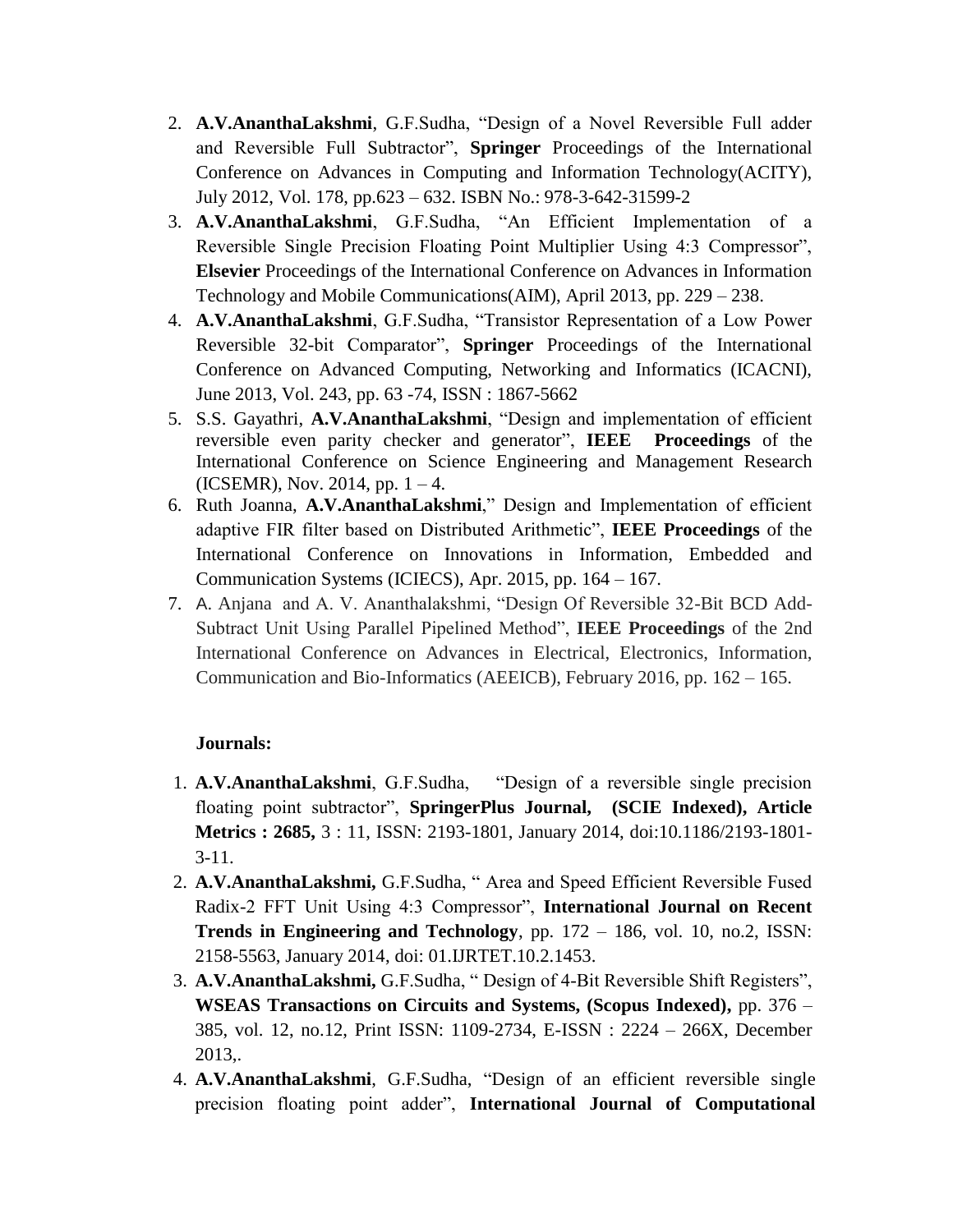**Intellgent Studies , (ACM Digital Library Indexed)**, pp. 2 – 30, vol. 4, no. 1, ISSN online: 1755-4985, ISSN print: 1755-4977, June 2015, doi: 10.1504/IJCISTUDIES.2015.069830.

- 5. **A.V.AnanthaLakshmi** and G.F.Sudha, "Design of a Reversible Fused Radix- 2 Floating Point FFT Unit using 3:2 Compressor," *International Journal of New Computer Architectures and Applications, Society of Digital Information and Wireless Communications,* pp. 201 – 210, vol. 4, no. 4, E-ISSN: 2220-9085, December 2014, doi: [http://dx.doi.org/10.17781/p0020.](http://dx.doi.org/10.17781/p0020)
- 6. **A.V.AnanthaLakshmi** and G.F.Sudha, "Design of an Efficient Reversible Single Precision Floating Point Multiplier," *Journal of Bioinformatics and Intelligent Control, American Scientific Publisher*, pp. 21 – 30, vol. 4, no. 1, ISSN:1546- 1998, March 2015.
- 7. **A. V. AnanthaLakshmi**, G. Harish, BokkaBindu Kumar, "VLSI Implementation of Efficient Lossless Fuzzy Based ECG Encoder," *Journal of Bioinformatics and Intelligent Control, American Scientific Publisher*, pp. 10 – 15, vol. 4, no. 1, ISSN:1546-1998, March 2015.
- 8. P. Rajagopalan and **A.V. Ananthalakshmi**, "VLSI Implementation of Reverse Converter via Parallel Prefix Adder for Signed Integers", *International Journal of Computer Science and Information Security*, pp.8-12, vol.14, CIC 2016, October 2016.
- 9. **A.V.Ananthalakshmi**, "Effective Diagnosis of Diabetes Mellitus Using Neural Networks and its Hardware Implementation on FPGA", *International Journal of Computer Science and Information Security,* pp.8-12, vol.15, no.1, February 2017.
- 10. **A.V. Ananthalakshmi** and G.F.Sudha, ["A novel power efficient 0.64-GFlops](http://www.sciencedirect.com/science/article/pii/S0141933117300133)  [fused 32-bit reversible floating point arithmetic unit architecture for digital signal](http://www.sciencedirect.com/science/article/pii/S0141933117300133)  [processing applications"](http://www.sciencedirect.com/science/article/pii/S0141933117300133), *Microprocessors and Microsystems, Embedded Hardware Design, Elsevier*, pp. 366 – 385, vol. 51, June 2017, ISSN - 0141- 9331.
- 11. **A.V. Ananthalakshmi** and G.F.Sudha, ["Design](http://www.sciencedirect.com/science/article/pii/S0141933117300133) of a reversible floating point square root using modified non-restoring algorithm", *Microprocessors and Microsystems, Embedded Hardware Design, Elsevier*, pp. 39 – 53, vol. 50, May 2017.
- 12. K. Gomathy, **A.V.Ananthalakshmi**, "Design of a Secure VLIW Based Reconfigurable CRYPTO Processor Architecture", *International Journal of Control Theory and Applications*, pp. 309-313, vol.10, no.36, 2017, ISSN : 0974-5572.
- 13. **A.V.Ananthalakshmi**, P. Rajagopalan, "VLSI implementation of residue number system based efficient digital signal processor architecture for wireless sensor nodes", *International Journal of Information Technology***,** *Springer,* 1- 12, Mar 2019, DOI : 10.1007/s41870-019-00297-8, ISSN: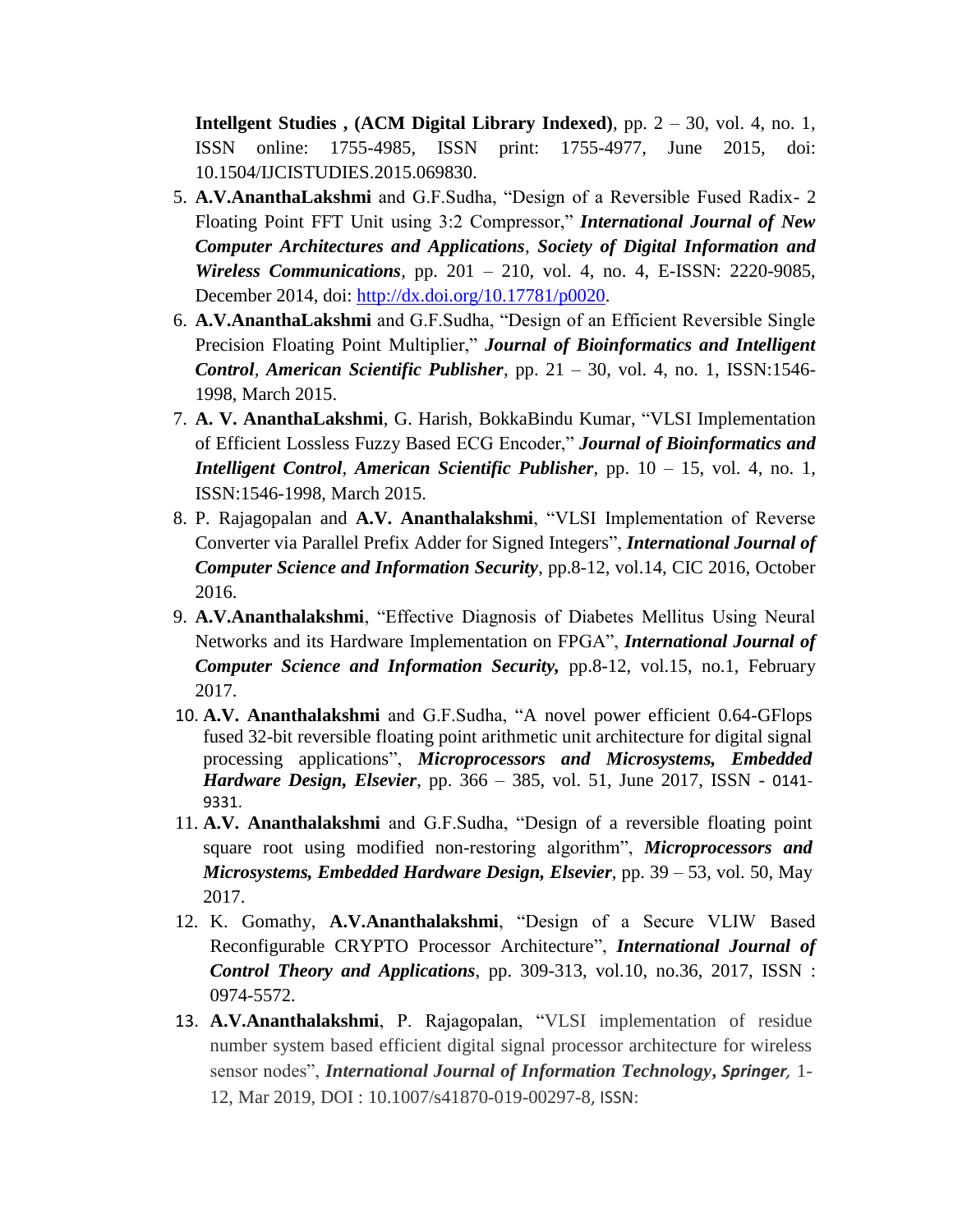5. Externally Funded Projects:

**Funding Agency:** UGC Minor Research Project **Title:** VLSI Implementation of Speed and Power Efficient Digital Signal Processor Architecture for Wireless Sensor Nodes  **Financial Outlay:** Rs. 3,95,820/-  **Duration:** 2017-2019 (Two years)

- 6. Co-ordinated FDP/Seminar/Workshop:
	- 1. One week FDP on "Interactive System Design Using Labview" from 19<sup>th</sup> January to 23<sup>rd</sup> January 2015.
	- 2. AICTE Sponsored one week QIP Short Term Course on "Emerging Trends in VLSI for Communication" from  $2<sup>nd</sup>$  March to  $6<sup>th</sup>$  March, 2015.
	- 3. One day workshop on "VLSI Design using Virtual Lab" on  $15<sup>th</sup>$  March 2015.
	- 4. Two Days Hands-on Training Programme on "TMS320C6745 Digital Signal Processor" in Collaboration with Pantech Solutions, Chennai from 28<sup>th</sup> to 29<sup>th</sup> April 2015.
	- 5. Three Days on Hands on Workshop on "Hard and Soft Core Processor based Embedded System Design" from 13<sup>th</sup> December to 15<sup>th</sup> December 2017.
	- 6. Two Days Hands-on Workshop on "Robotics" from  $24<sup>th</sup>$  February to  $25<sup>th</sup>$ February 2017.

7.Membership of Professional Organization: Life member of ISTE

8. Research Guidance:

### Reviewer

| <b>Name of the Journal</b>                                                       | <b>Publisher</b> |
|----------------------------------------------------------------------------------|------------------|
| i. International Journal of Theoretical Physics                                  | Springer         |
| ii. International Journal of Biomedical Engineering & Technology                 | Inderscience     |
| iii. International Journal of Autonomic Computing                                | Inderscience     |
| iv. International Journal of Sensors, Wireless Communication and Control Bentham |                  |
|                                                                                  | Science          |
| v. IEEE Transactions on VLSI Systems                                             | <b>IEEE</b>      |
| vi. Circuits, Systems and Signal processing                                      | Springer         |

### 9. Conferences, short term courses etc participated: 24

| Course Title                                                                      | <b>Sponsored</b><br>By | <b>Conducting Institute</b> | Date<br>From         | Date To              |
|-----------------------------------------------------------------------------------|------------------------|-----------------------------|----------------------|----------------------|
| High<br>Design<br>$\circ$ of<br>Systems ISTE<br>Performance<br><b>Using FPGAs</b> |                        | NIT, Trichy                 | January<br>25, 2009  | January 29,<br>2009  |
| Mission 10X                                                                       | <b>ISTE</b>            | <b>PEC</b>                  | February<br>16, 2009 | February<br>20, 2009 |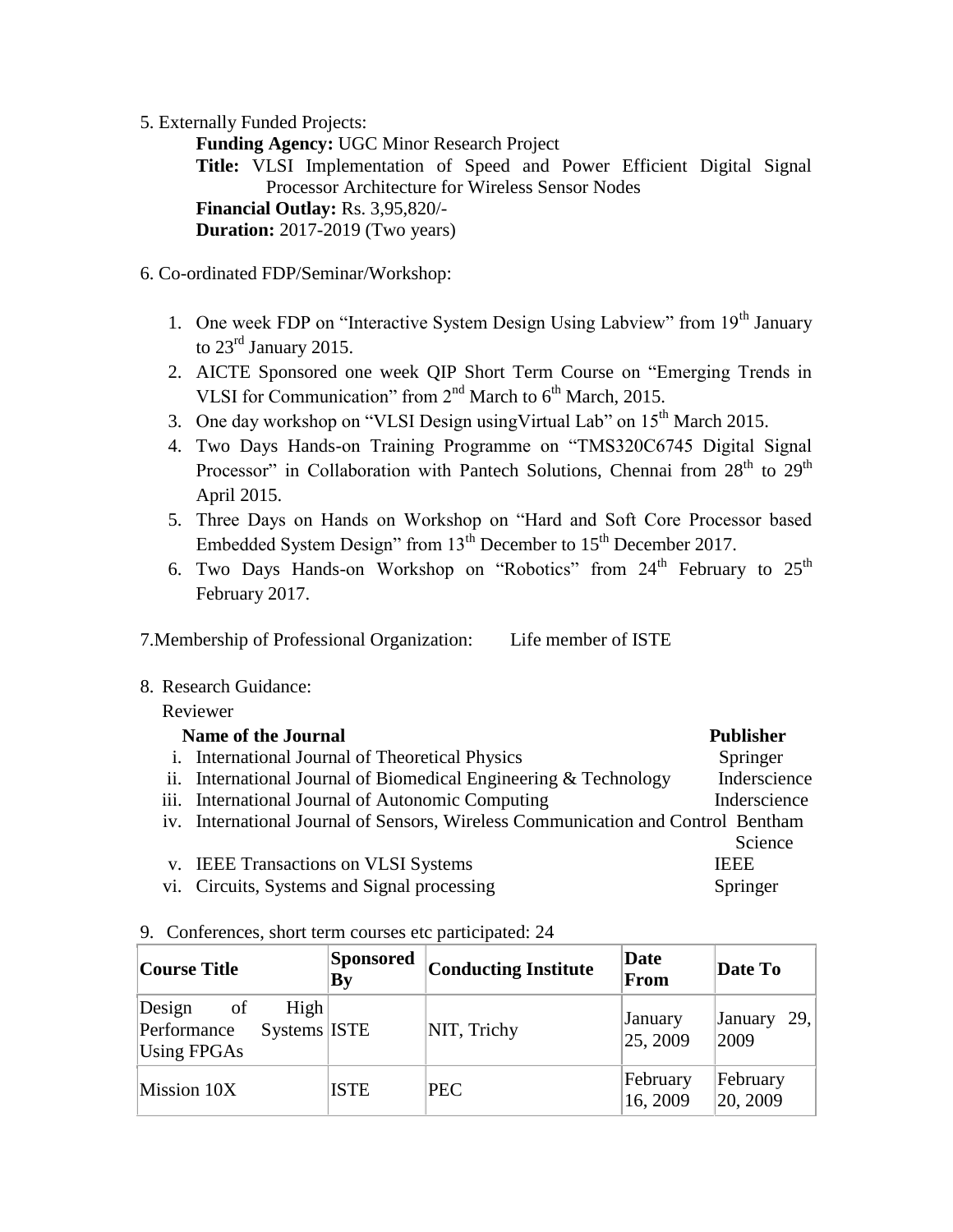| Recent Trends in Cloud DIT<br>Security                                                                                |                                             | Dept of CSE, PEC                                               | March 26, March<br>2012 | 30,<br>2012                 |
|-----------------------------------------------------------------------------------------------------------------------|---------------------------------------------|----------------------------------------------------------------|-------------------------|-----------------------------|
| Design of Embedded<br>Systems - Issues and AICTE<br>Challenges                                                        |                                             | Dept. of CSE, PEC                                              | April<br>2012           | $16$ , April<br>27,<br>2012 |
| Fuzzy Techniques<br><b>Image Processing</b>                                                                           | $\frac{\text{in}}{\text{AICTE}}$            | Dept. of ECE, Mailam May<br><b>Engineering College</b>         | 2012                    | $21$ , May<br>25,<br>2012   |
| Emphasis<br>Smart<br>on<br>Operation and Control<br>of Power Markets Using TEQIP<br>Electronic<br>Power<br>Components |                                             | Dept. of EEE, PEC                                              | November<br>19, 2012    | November<br>23, 2012        |
| Recent Advances<br>$\frac{1}{2}$<br>Green Engineering                                                                 | <b>TEQIP</b>                                | Dept. of ECE, PEC                                              | December<br>03, 2012    | December<br>07, 2012        |
| Security in Wireless<br>Heterogenous Networks                                                                         | <b>AICTE</b>                                | Dept. of ECE, PEC                                              | April<br>2013           | $15$ , April<br>26,<br>2013 |
| Wireless<br>Sensor<br>Networks Issues<br>Challenges                                                                   | and TEQIP                                   | Dept. of ECE, PEC                                              | November<br>11, 2013    | November<br>15, 2013        |
| Nano<br>Engineering ISTE<br>Materials                                                                                 |                                             | Physics Dept, PEC                                              | December<br>13, 2012    | December<br>23, 2012        |
| <b>STC</b><br>on  <br>Microelectronics<br>for<br>wireless communication                                               | ISTE<br><b>SRM</b>                          | Department of ECE,<br>Pondicherry Engineering<br>College       | May<br>2013             | $06$ , May<br>11,<br>2013   |
| <b>FDP</b><br>One<br>week<br><sub>on</sub><br>System<br>Interactive<br>Design using Labview                           | DIT,<br>Puducherry                          | Department<br>of<br>ECE,<br>Pondicherry Engineering<br>College | January<br>19, 2015     | January 23,<br>2015         |
| One Day Workshop on<br>Importance of Reforms RUSA<br>in Higher Education                                              |                                             | Pondicherry Engineering August 31, August<br>College           | 2015                    | 31,<br>2015                 |
| Workshop<br>on<br>Programme Educational<br>Objectives<br>and<br><b>Programme Outcomes</b>                             | <b>RUSA</b>                                 | Pondicherry Engineering August 20, August<br>College           | 2015                    | 20,<br>2015                 |
| FDP on VLSI Design<br>using NI Hardware and<br>Software                                                               | Puducherry<br>$e-$<br>Governance<br>Society | Department<br>of<br>ECE,<br>Pondicherry Engineering<br>College | September<br>22, 2015   | October 01,<br>2015         |
| <b>STTP</b> on Recent Trends<br>Optimization<br>$\overline{1}n$<br>Techniques<br>and<br>Applications                  | <b>TEQIP</b>                                | CSE,<br>Department<br>of<br>Pondicherry Engineering<br>College | January<br>04, 2016     | January 09,<br>2016         |